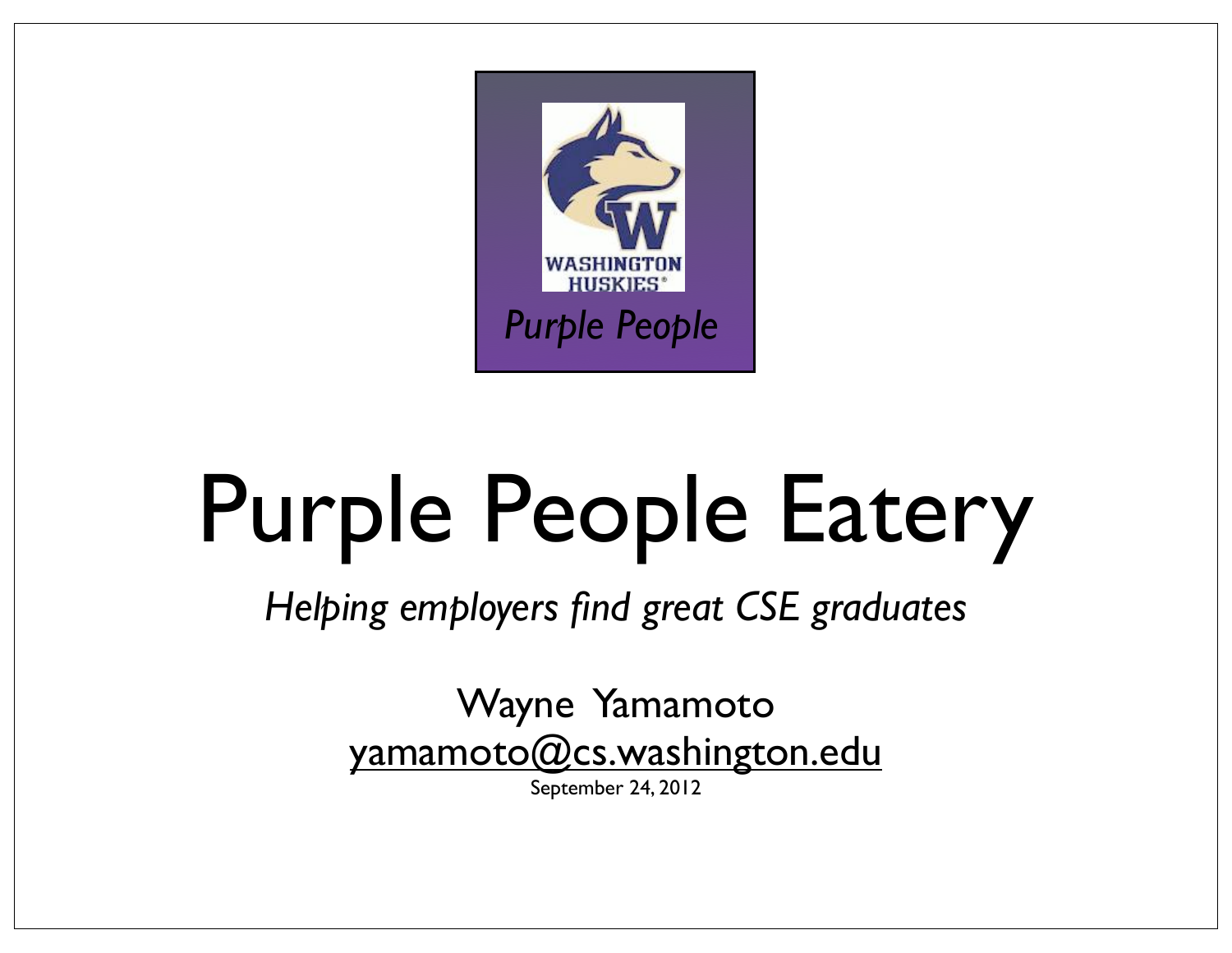### The Purple People Eatery: An online exchange helping employers find great UW CSE graduates

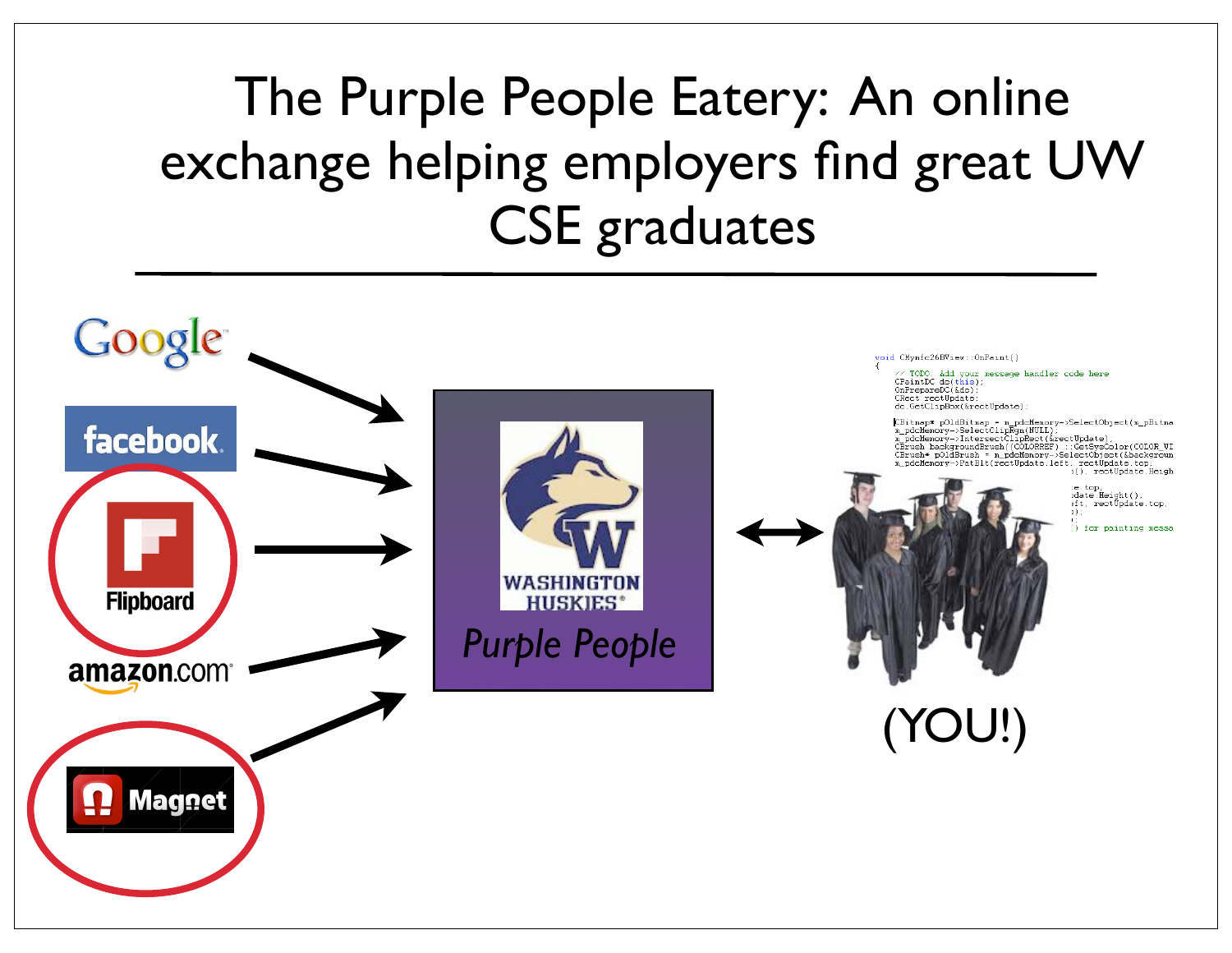### The Purple People Eatery: An online exchange helping employers find great UW CSE graduates

- Employers are looking for great technical talent; students are looking for jobs
- They can't find each other
- The Purple People Eatery is a website that brokers employers with UW CSE graduates
- Longer term, we extend to other departments, universities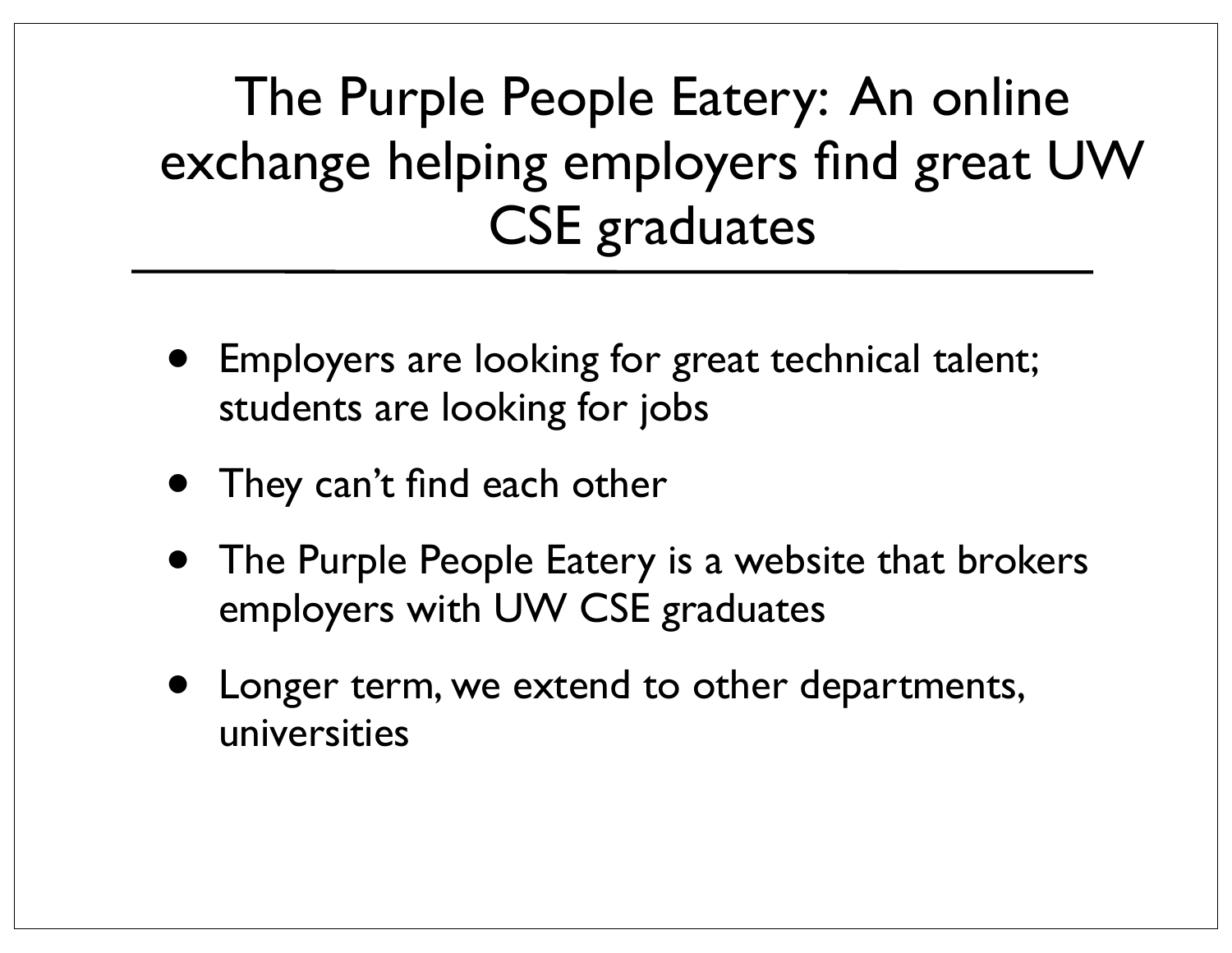## Proposed Minimum Viable Product

- Employers are the customer (people who will pay)
- Soon-to-be graduating students are the "product" (free service to students)
- Students will upload a (pdf) resume and (html) "cover" letter
- Employers can browse dossiers and have access to contact information to students

Additional incremental features: search capabilities, employer login/ registration, dossier management for employers, extend to other departments/universities, charge employers for usage, adsense/adwords/ analytics deployment, system monitoring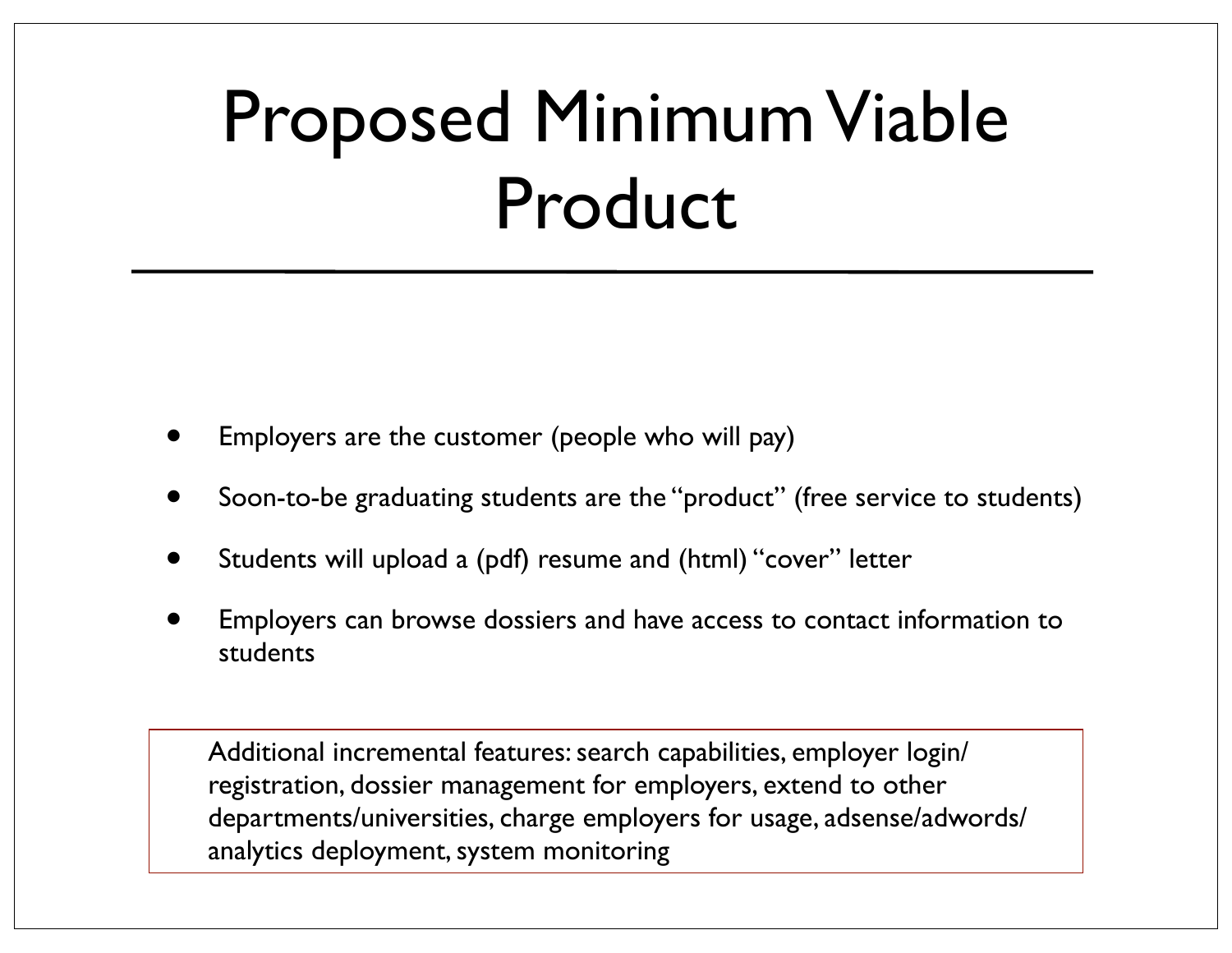